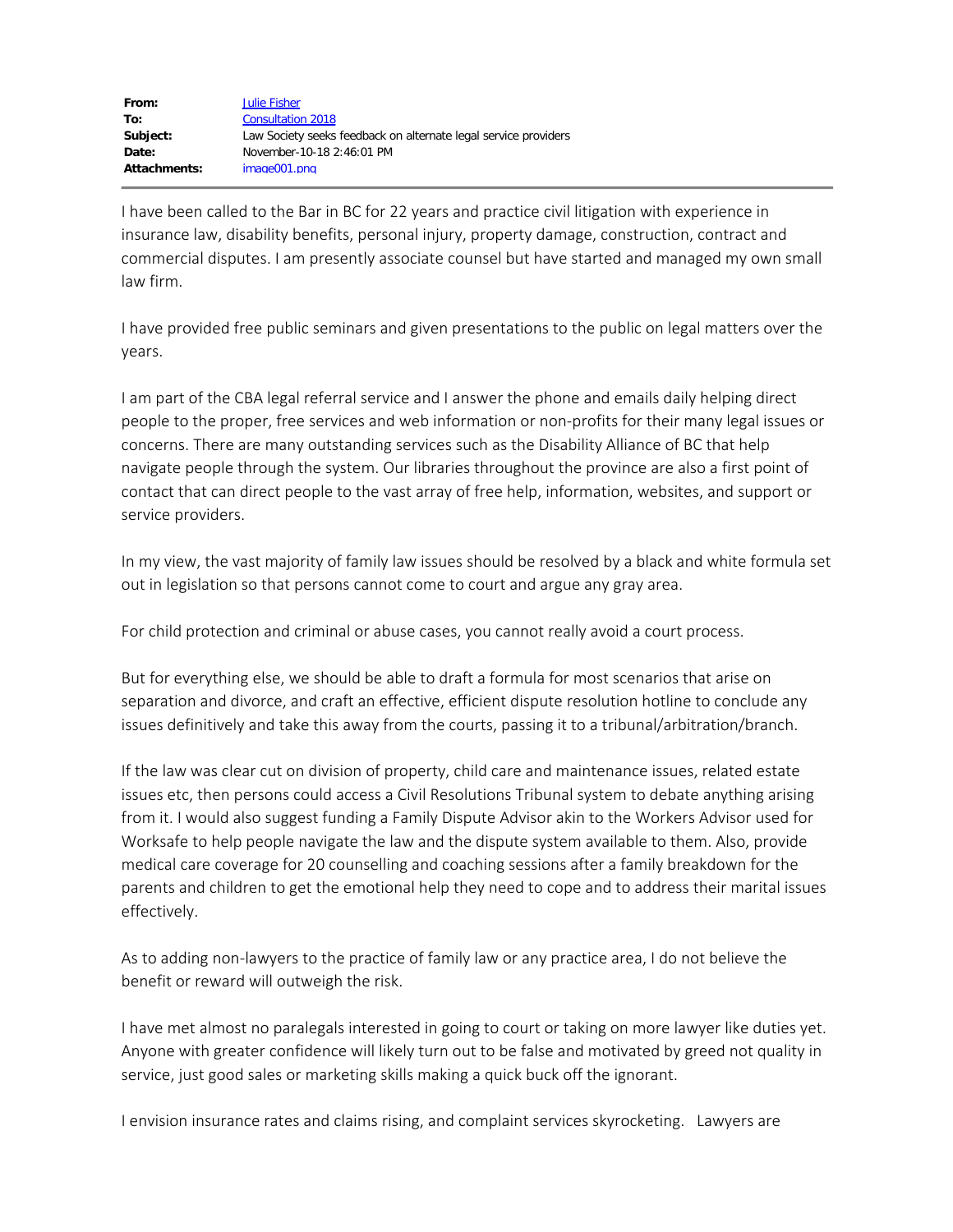warned from day one not to dip their toe into areas of practice you do not fully understand. Nonlawyers would be wading in deep over their heads with a goal to profit, no accuracy or genuine assistance.

Look at the mess notaries are making of drafting wills and giving poor or incorrect estate planning advice. Much of the current litigation in this area is due in part to cheap, poor advice and drafting from a notary. It costs much more to litigate down the road then it would have cost to prepare the proper documentation and receive correct advice from a knowledgeable lawyer in the first place.

I would recommend taking back this will and estate area of practice from the notaries as estate litigation is on the rise at least in part because of them. This is another area where better drafting of legislation could also largely end these disputes and just make the call for everyone so there is nothing to fight about.

I have often felt that in the medical care system, we could train a family medicine assistant that would replace GPs for regular medical appointments and most basic exams, complaints and services, leaving GPs to oversee 20 of them at time or so, making their practices more profitable and allowing them to serve many more people.

In law, I just do not see this working generally as the legal problems are so complicated, require a lot of up front time collecting proper information and documents to analyze the legal issues effectively. There is no good flow chart for any given legal problem like there is for treating a wart or flu symptoms.

I find it hard to sleep at night because of the limitation periods or other litigation deadlines I may be missing. I know the paralegals and LAAs do not worry about such things. Only a lawyer real does as we understand what goes into a proper legal strategy.

It has been the very rare paralegal or legal assistant I have encountered that really has enough skill or ability to take on more complicated tasks on a file. They look like they should be doing more but they really do not know much at all and require supervision. This may be somewhat less the case in family law where they are largely performing the same tasks, but the analysis and the review of the issues is still best performed by a lawyer.

The solution remains proper funding from the government for legal aid, for family court advisors, family counsellors and coaches to provide post break down care and support, family court amicus curiae or duty counsel to help the court manage lay people who show up on family law matters apply the correct facts to the law.

Clients are billed PST for all legal fees. Such taxes should be applied to better government funding, and legislation should be amended to force solutions on certain legal scenarios so everyone knows going in and coming out how the court will apply the law in a family case.

Move these issues to a telephone or online system and out of the courts. That will help resolve greater volume of cases more efficiently, and any case deemed unsuited can be referred. Non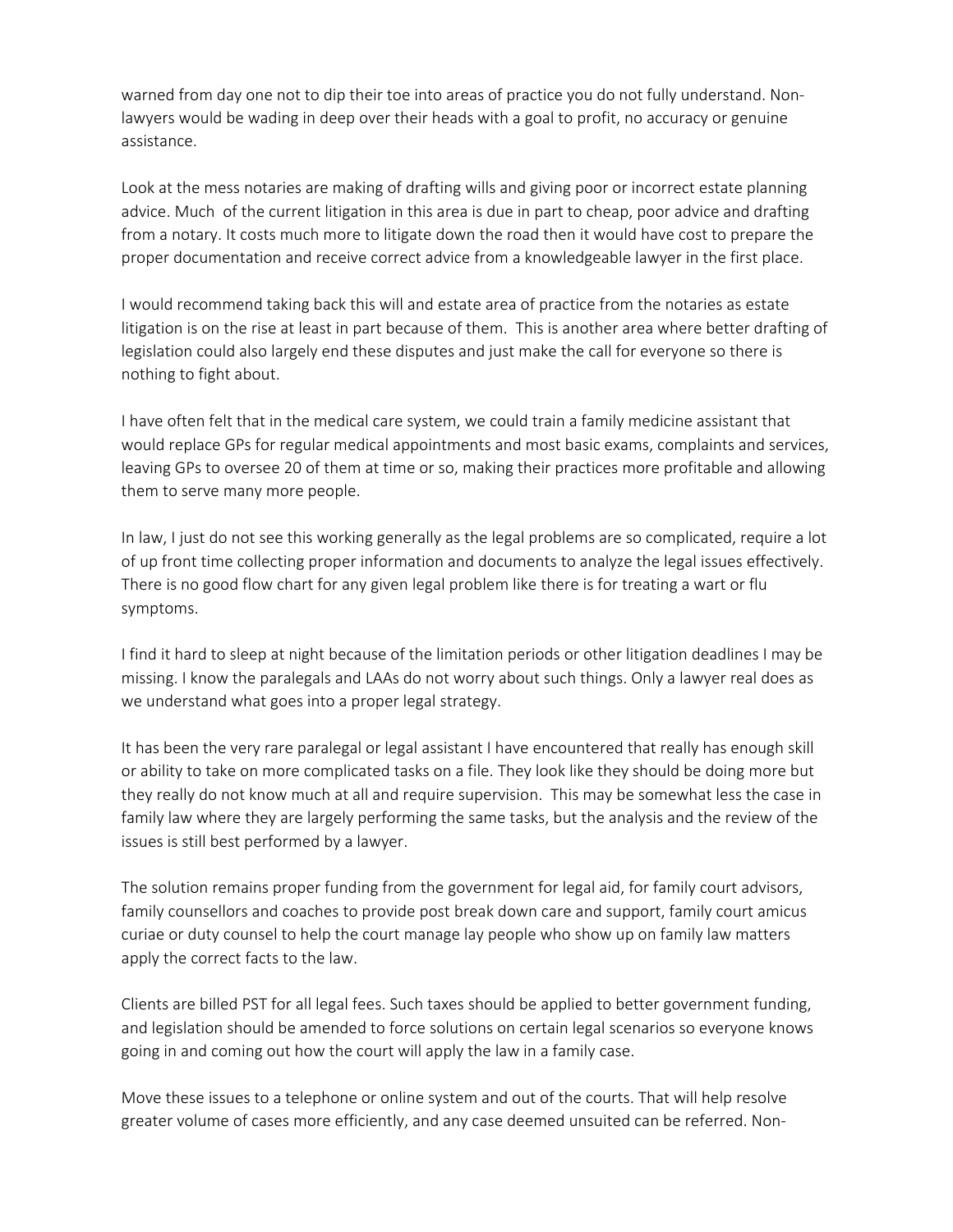lawyers could be trained to be decision makers in this area.

Those are my thoughts for whatever they may be worth.

Julie

#### **Julie Fisher**  *Associate Counsel*

Direct: 604-937-6354 | Email: <u>jfisher@dbmlaw.ca</u><br>Main: 604-939-8321 | Fax: 604-939-7584<br>Suite 211, 1015 Austin Avenue, Coquitlam, BC V3K 3N9

#### [Website](http://dbmlaw.ca/) | [Twitter](https://twitter.com/DBM_Law) | [Facebook](https://www.facebook.com/DrysdaleBaconMcStravick) | [LinkedIn](http://www.linkedin.com/company/drysdale-bacon-mcstravick-llp) | [Free DBM Tax App](http://dbmlaw.ca/free-dbm-taxapp/)

This email may contain information that is privileged, confidential and/or exempt<br>from disclosure. No waiver whatsoever is intended by sending this email, which is<br>intended only for the named recipient(s). Unauthorized use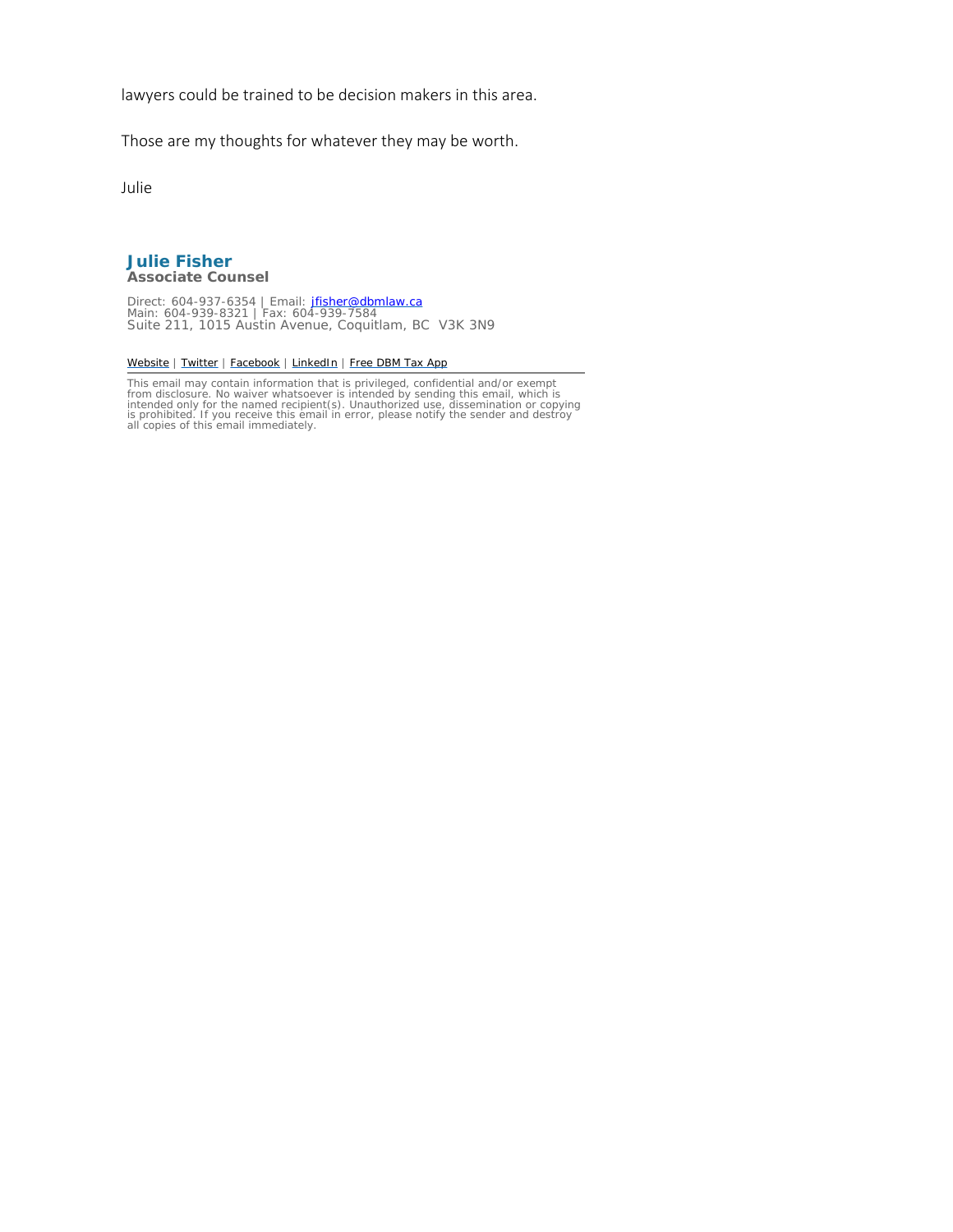

# TEES KIDDLE SPENCER

## Lawyers • Mediators • Notaries

DAVID J.F. TEES W. JAY HAVELAAR BRETT J. WOODSIDE\* RYAN A. KRASMAN \*Law Corporation + Member, B.C. Mediation Roster; B.C. Family Mediation Roster

COLIN L. SPENCER<sup>+</sup> TAYLOR D.A. STEPHEN\* ROBIN M. HAVELAAR\*

200 - 1260 SHOPPERS ROW CAMPBELL RIVER, BC V9W 2C8 TEL: (250) 287-7755 FAX: (250) 287-3999 E-MAIL: tks@tkslaw.com

November 13, 2018

VIA EMAIL (consultation2018@lsbc.org)

Law Society

#### **ALTERNATE LEGAL SERVICE PROVIDERS** RE:

As per the Notice to Profession dated September 11, 2018, please find attached our submissions with respect to the proposal for alternative family law service provider.

I thank you for giving this your consideration.

Yours wuly, **TEES KIDDLE SPENCER** COLIN LASPENCER  $/ka$ Enclosure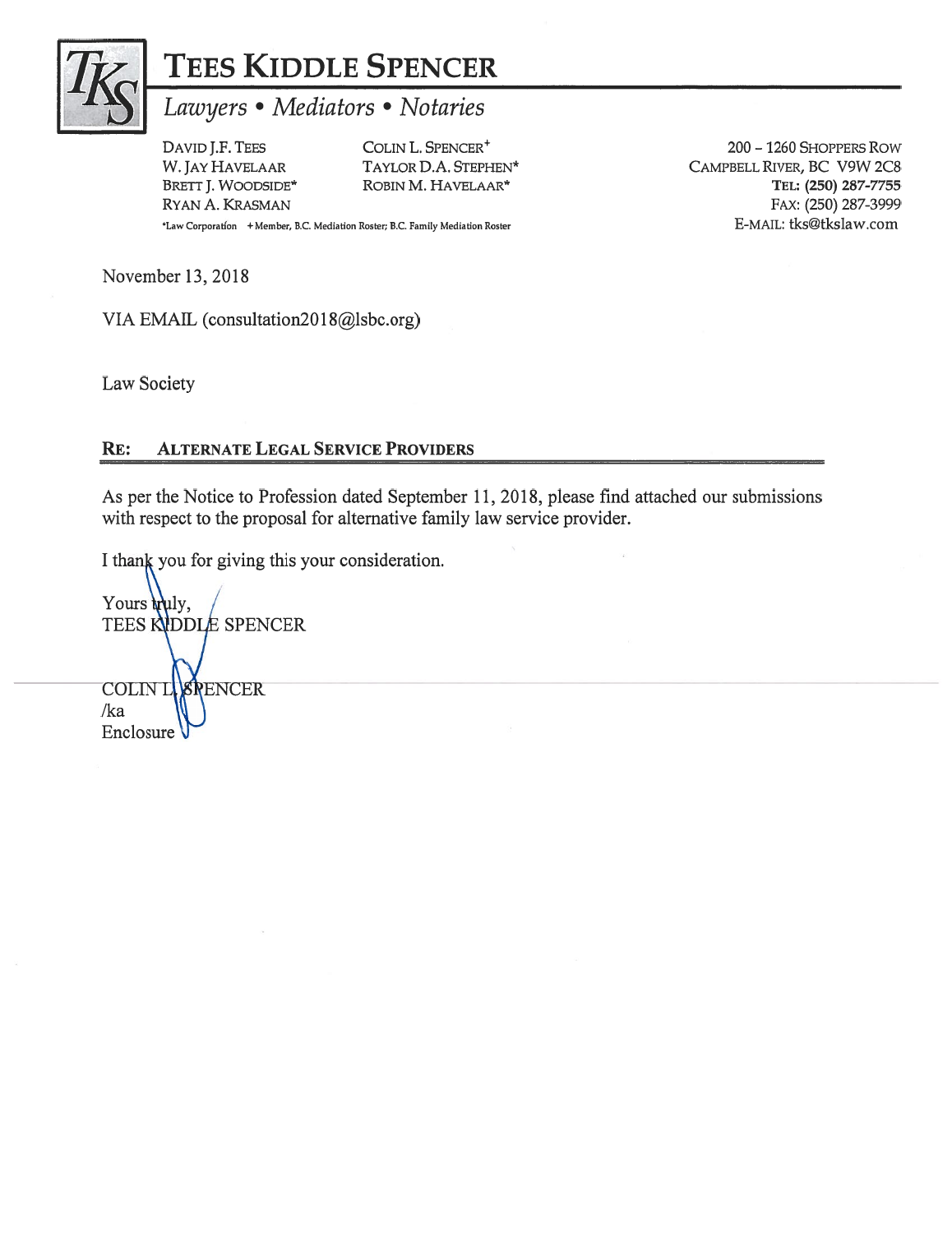#### **Feedback on Alternate Family Law Service Providers**

 $\mathbf{g}$ 

I am not a supporter of the proposal. I have practiced Family Law for almost 40 years, the first 13 years before the Unified Family Court in Saskatoon, Saskatchewan. I am a believer that, upon marital breakup, the following should be strongly encouraged:

- 1. Stop fighting whatever caused the breakup and whatever conflict there was in the family is now ending. Whatever happened in the past cannot be changed. The future will likely be difficult, however, the parties should be encouraged to be polite, adult and respectful in their interactions with their partner/former partner.
- 2. The children come first the children are swept along in these events through no fault of their own. All adults dealing with the situation including counsellors, lawyers, judges and the parents themselves must put the interest of the children first. Taking the "parenting after separation course" is a good first step.
- 3. The parties need to preserve their money, as best they can. With two households now involving two sets of rent, hydro, cable, telephone etc. they have less money than before they separated. This is not a time to incur large legal bills for a fight that didn't need to occur. A fair resolution can usually be accomplished much quicker, much cheaper and in a more amicable manner through alternative dispute resolution.

I do not believe that, in the vast majority of cases, a junior semi-trained professional will be of assistance. What people really require is to speak to a very experienced "elder" who has practiced family law for decades and has seen the situation play itself out on hundreds, if not thousands, of occasions. Hopefully such an experienced person could convince the separating parties to proceed in a manner that is respectful to the other party, takes the best interest of the children in to account and is economically feasible. I advise separating couples that there are four different modes to try to resolve their issues involving their children and their partner, as follows:

- $1.$ With some legal advice regarding the law and how the law applies to the facts of their situation they can sit down and try to work out an arrangement that is agreeable to both, according to law and takes the best interest of the children in to account. I realize that in many situations this is simply not possible because communication has broken down or there is anger, animosity or distrust but, in many cases, it can and should happen. A Separation Agreement would then be prepared by experienced counsel. Both parties would be encouraged to obtain independent legal advice before they sign the document. This is not an expensive way to proceed.
- $2.$ Mediation  $-$  if the parties are reasonable people mediation is successful approximately 85% of the time. An experienced family law mediator should be able to work with them to obtain a reasonable resolution within 2 or 3 mediation sessions at a reasonable cost, in a reasonable time frame and without the acrimony and stress of the court process.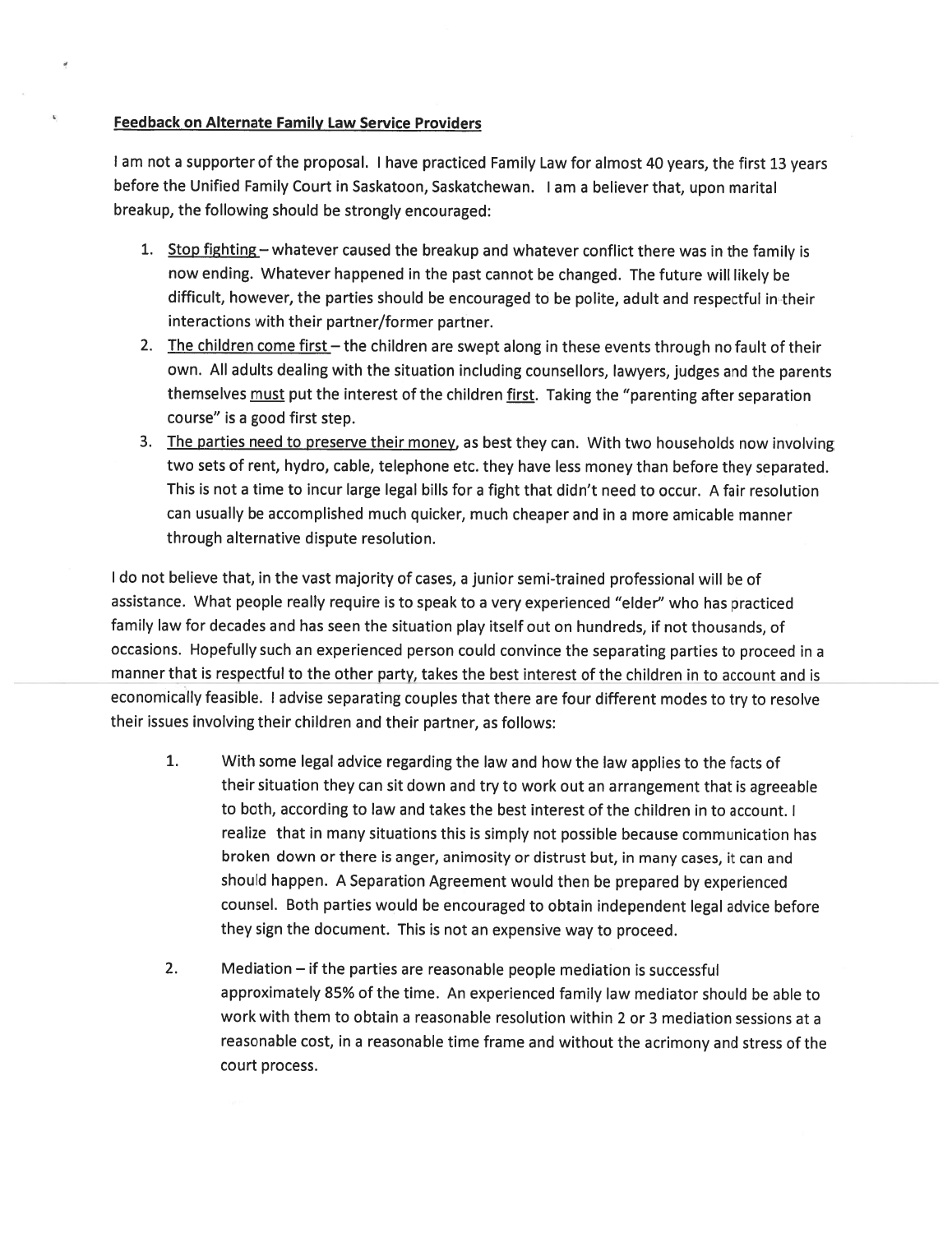#### Page 2

¥

- $3<sub>1</sub>$ If the parties employ competent, experienced legal counsel, those lawyers should be able to negotiate a reasonable settlement according to law, in the children's best interest and in a reasonable time without legal costs rising beyond what the separating parties can afford. This requires that the separating parties choose experienced lawyers whose preference is to find a reasonable, negotiated settlement and who are prepared to work with the other counsel toward that end.
- 4. The worst outcome is a contested court hearing. It pits one party against the other. It is slow, expensive, nasty and often leads to further litigation, in future, as circumstances change. It should be resorted to in only in the most difficult cases.

As I am approaching retirement, the path chosen forward by the Law Society will have very little effect on myself or my practice. It will have a large effect, however, going forward, on separating couples and the children of those couples. There have been steps forward such as the introduction of parenting coordinators, the parenting after separation course, the notice to mediate regulation and the collaborative law initiative. I am concerned that qualifying non lawyer legal service providers is a step backward and, in particular, a move toward litigation as opposed to conciliation. Qualified Paralegals acting under the guidance of a member of the Law Society would be useful in some cases.

|          | Respectfully submitted this 13 day of November, 2018. |
|----------|-------------------------------------------------------|
| Author:  | <b>COLIN LASPENCER</b>                                |
| I agree: | ROBIN M. HAVELAAR                                     |
| I agree: | W. XAY HAVLEAAR                                       |
| I agree: | <b>RYAN KRASMAN</b>                                   |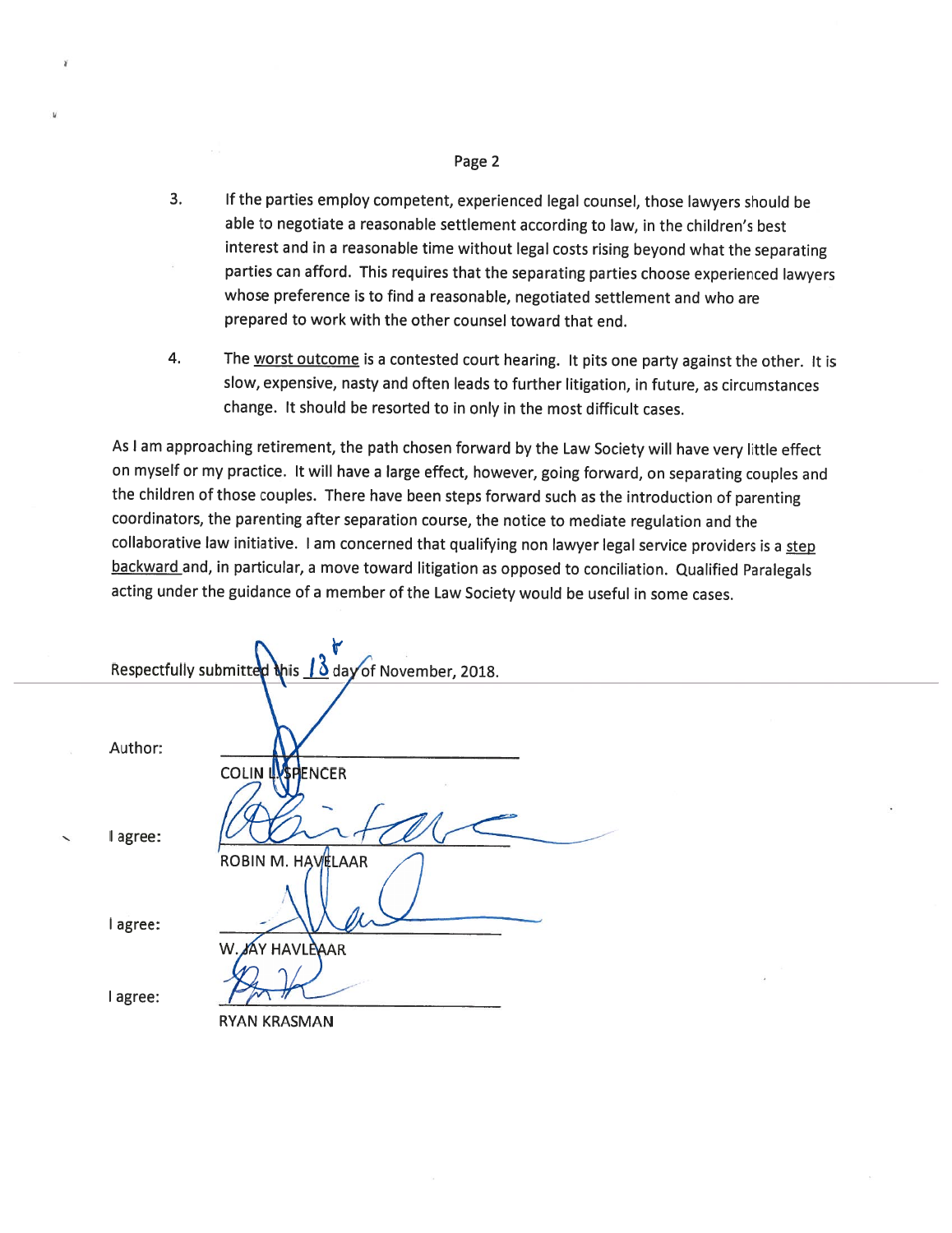Working Group Members:

#### A. Fees of Legal Service Providers

I assume that legal service providers would be required to deliver bills under section 69 of the Legal Profession Act and that their bills would be reviewable under section 70. If my assumptions are correct, there is no guarantee that fees charged by experienced providers for the work they are allowed to perform would be lower than the fees lawyers could reasonably charge for doing the same work in a different case or for achieving a result in a different case that matches a result achieved in a case by an experienced provider.

There is no principle that would require (or even permit) review officers to discount the value of the work of experienced providers. The market will determine providers' fees, just as it determines lawyers' fees. Decisions of review officers must reflect, not establish, market prices.

### B. Solicitor and Client and Litigation Privilege

Unless I unintentionally skipped over it, I saw nothing in your consultation paper on the subject of privilege. In England (as Mr. Lucas knows), the UK Supreme Court decided there was no privilege arising out of the relationship of a client and an accountant who had performed legal work he was permitted to perform. Will you ask the Attorney General to provide for the privileges by statute? If so, and having regard to so many strongly worded statements from the SCC on the subject of privilege, what language would you want Mr. Attorney to promote?

### C. Specialist Counsel

Having said all that, I should add that while I accept that the Law Society has the power to create a new class or new classes of providers, I'm not convinced, especially in relation to family law, that creating a new class or new classes of provider is a good idea, just as I have never been convinced that unbundling is even a partial answer to the access problem.

I would go in the other direction by creating a class of specialist counsel for family cases (at least). Admission to the specialist class would follow a "residency", which would be a long period by which lawyers wanting to do family work would acquire a thorough knowledge of the particular problems family cases present and of the ways